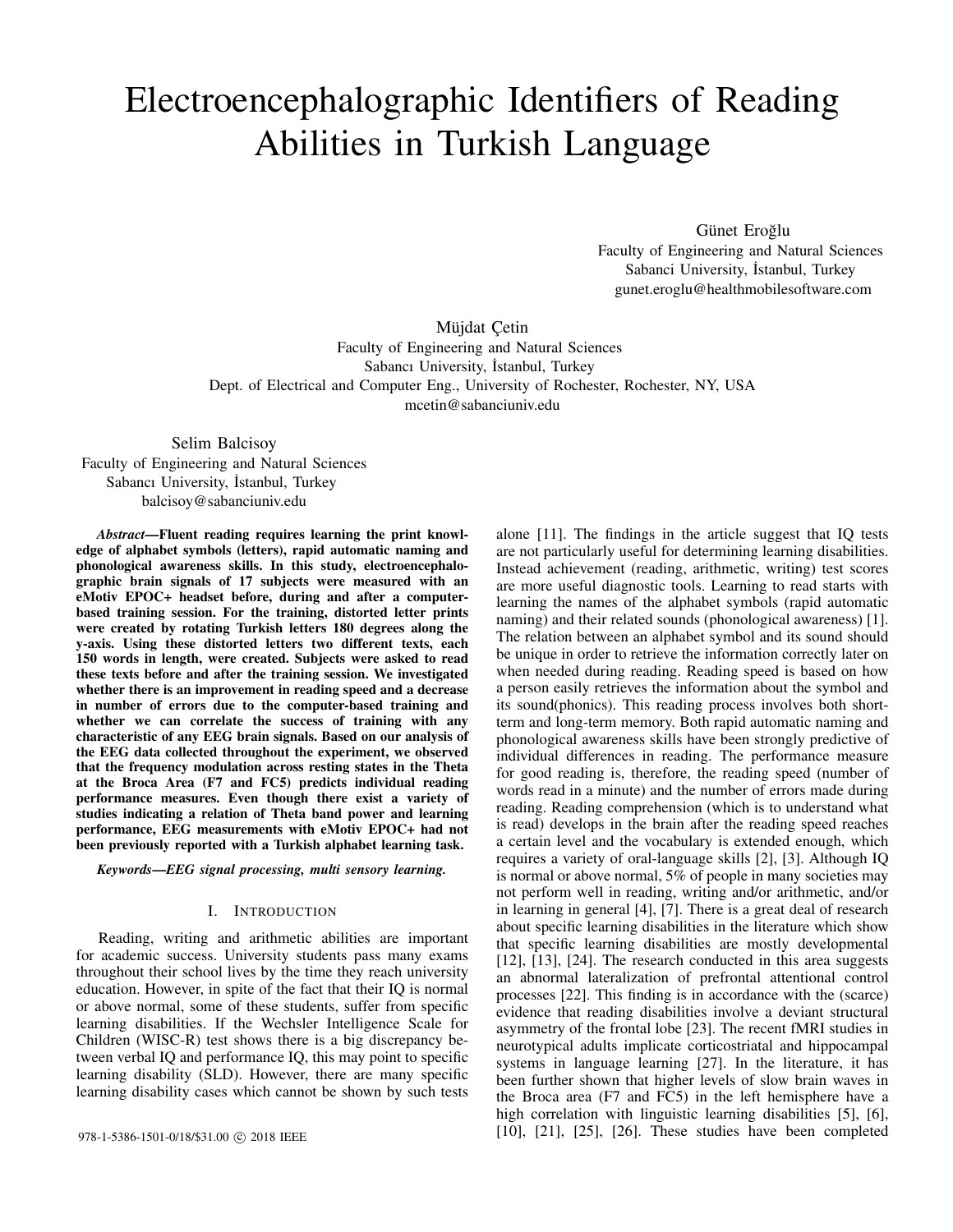using laboratory EEG equipment with 32 or 64 electrodes. In our study, we measured the EEG signals of subjects with a lightweight eMotiv EPOC+ headset with 14 electrodes before , during and after a learning task. The Emotiv EPOC+ headset (http://emotiv.com/) has become one of the leading pieces of BCI equipments available today as a result of its low cost and features, including 14 EEG channels plus two references, inertial sensors, wireless connectivity, the ability to provide raw EEG data as well as averaged EEG data, ease of use and attractiveness for children and adolescents. Although its use for research purposes is being questioned by many researchers, several researches have demonstrated that eMotiv EPOC+ headset captures the EEG data quite accurately [?], [8], [19], [20]. In order to collect data from many children, eMotiv EPOC+ provides a user friendly and ergonomic interface and can integrate with both desktop and mobile phone applications and be used at home. In the near future, with this new technology, it can be possible to apply neurofeedback to young children at home without disturbing them much and without lowering their self-esteem. Turkish is an ortographic language, meaning that the words are read as they are written. This makes the reading easier for many people, yet there are learning disabilities in Turkey. There has been little research [14]–[18] conducted about specific learning disabilities in Turkey and to our knowledge, there is no research conducted about Turkish language which correlates learning disabilities with EEG data. The contribution of this paper is an experimental study that explores neural correlates of reading abilities in Turkish based on EEG data collected by an eMotiv EPOC+ headset. Our experimental analysis of the collected data show that higher slow brain waves in the Broca area (F7 and FC5) in the left hemisphere have a high correlation with linguistic learning disabilities.

## II. MATERIALS & METHODS

### *A. Subjects and Experimental data*

Seventeen University students (mean age: 20.58, stddev: 2.39 ; 10 men, 7 women) are voluntarily participated in this study. All subjects' native language were Turkish.They learned reading without any problem in the elementary school, however they were naive to the alphabet formed with distorted Turkish letters and the computer based training task. Before the experiment, all participants gave their informed consent after the experimental procedure was explained to them in accordance with guidelines set by the research ethics committee. Throughout the experiments, eMotiv EPOC+ headset is used. Internal sampling rate in the headset is 2048 per secs per channel. The data are filtered to remove mains artefacts then down-sampled to 128 per secs per channel. There are 14 EEG channels plus two references. Electrodes were placed according to the 10-20 system. Before the experiments, the calibration of the eMotiv Headset on the subject's scalps is done with the Xavier Control panel of eMotiv, each electrode is made sure to transfer EEG data with high quality (see Figure 1).

# *B. Study Design*

Participating subjects performed a letter print learning task under simultaneous EEG recordings. The goal of the task was learning the name of new letters which are distorted 180



Figure 1: The 10-20 numbering system of eMotiv EPOC electrodes.

degrees in the y-axis (See Figure 1). Before the experiments, the EEG signals in the resting , eyes open state are measured for each subjects for five minutes and the data is stored in .csv files. During these recordings, subjects were placed approximately 0.5 meters in front of a computer screen and instructed to relax with eyes open, looking at a fixation point in the middle of the screen. The programs are written with Python and uses the Community SDK provided by eMotiv to communicate with eMotiv EPOC+ headset. Artefact removal and conversion from Analog to Digital signal is done by the eMotiv standard procedures. libEDK.IEE\_GetAverageBandPowers routine is used. During the experiments EEG is recorded, and after the experiment, another five minutes of resting, "eyes open" state EEG signals are recorded.

## *C. Letter print learning task*

The task involved showing distorted letters on the screen together with a picture which starts with the letter shown and the phonics of letter (See Figure 2). Throughout the experiments, subjects are shown 29 distorted Turkish letters, repeated three times. In each repetition, there are slight differences in the order of pictures and sounds which are shown on the screen. In the first round, the picture and sound are shown at the same time, in the second round, the picture is shown one second before the sound, in the third round, the picture is shown one second after the sound. This is done for addressing differences in the cross modal attention shift characteristics of different subjects.



Figure 2: The computer based training program to teach distorted letters.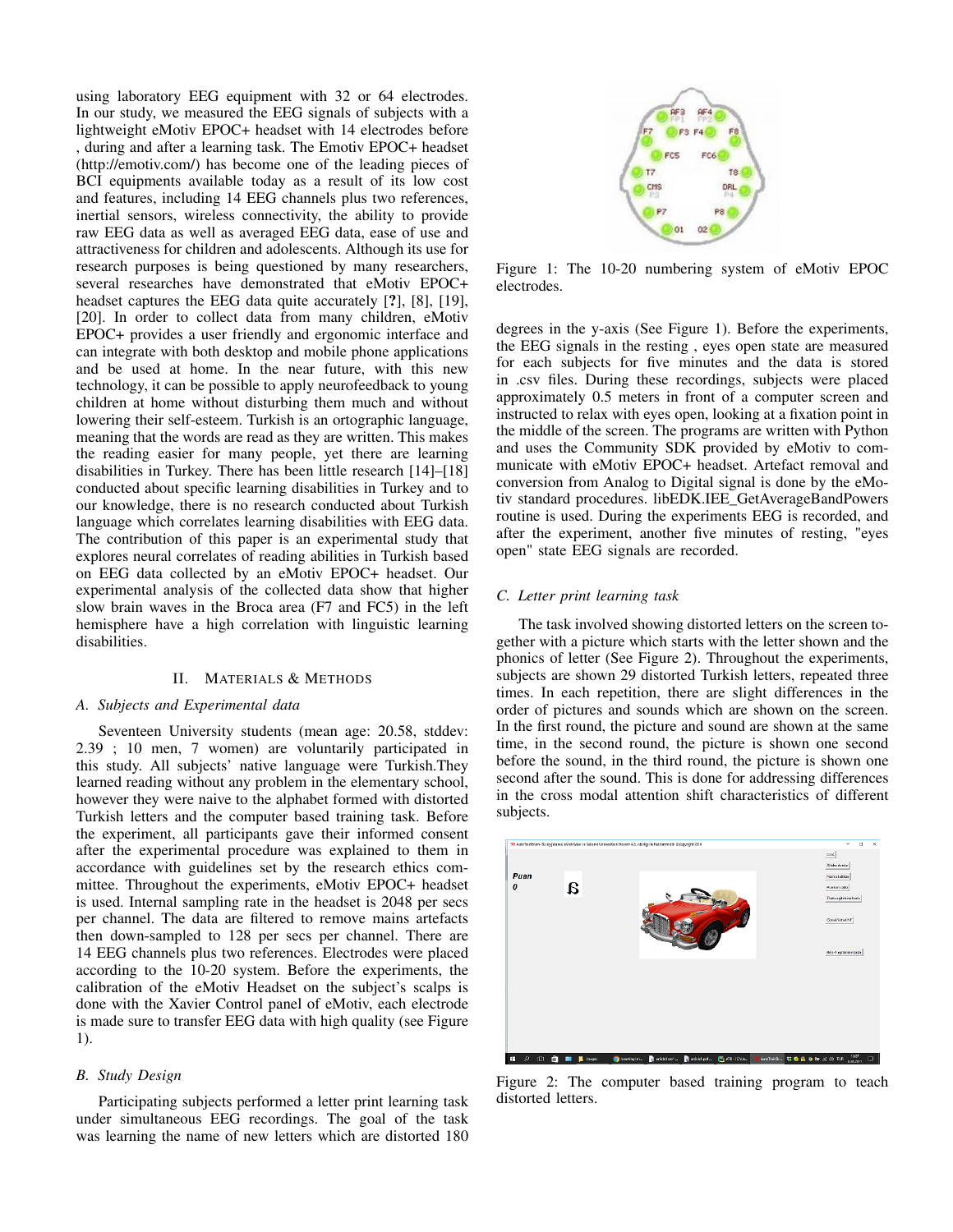## *D. Resting-State EEG processing*

For all analyses in this study, all of the 14-channel EEG data are recorded during the experiments in Theta (4-8 Hz), Alpha(8-12 Hz), Beta-1 (12-16 Hz), Beta-2(16- 25 Hz), Gamma (25-45 Hz) bands. As we have used libEDK.IEE\_GetAverageBandPowers routine, we have collected averaged and cleaned data from eMotiv EPOC+ headset and used the session average Band powers in our calculations.

## *E. Measuring performance of reading speed and number of errors*

Before the experiments, subjects are asked to read a text written with distorted letters and their voices are recorded (See Figure 1). The following measures are calculated:

ya ridrelilemem tia anısaylimaf relligiya ralıya ralo relliçte ibig kepök ad ay relismiğepök ,ralı imlak ürüt iya zikes ednüzüyrey riliridnalfınıs ka rıdralşımlıyay anala rib şineg nemğar anısamlo ş g , relritpihas anınala maşay aclob ederükıray yezuk a nredom ralrinaltsar rey rey esi ederükiray yenü kacab asık adnığıdlıkab enirelkillezö leneg nıralıy abat züd , ıralnurub nuzu , ıraltucüv iri erög anıral asik ev ireleçnep neyemlikeç ireg adnıralkaya ıln yederen niniralıya putuk rülürög uğudlo iralkuryuk nadubmab elkilleneg raladnap ved nekliçte ispeh es nelseb koerib esi rüt itla nalak eyireg , rinelseb ridrelliçpeh pihas enürüt em

Figure 3: The text written with distorted Turkish letters.

- The number of words read in the first minute (pretraining)
- The number of errors done (pre-training)

After the experiments, subjects also read another text written with distorted letters and their voices are recorded.

The following measures are calculated.

- The number of words read in the first minute (posttraining)
- The number of errors done (post-training)

The final performance score is calculated by taking the difference between the post training performance and the pretraining performance.

## *F. Relation of Resting state Broca Area slow waves with Letter Print learning performance*

Resting state absolute value of Theta brain waves before the experiment have high correlation with the level of letter print learning performance.

## *G. Analysis of EEG data*

During the EEG recordings , we have excluded the EEG data which exceeded three standard deviatons of the median, as an outlier rejection criterion as onine real time. So the data only had the accepted data as a result of that exclusion. The

analysis of data is done with SPSS, and a linear regression model is created. The independent variable is the average of Theta absolute powers at F7 and FC5, the dependent variable is the difference between the correctly read words in one minute after-training and that before training.

## III. RESULTS

In this research, we investigated whether there is an improvement in reading speed and a decrease in number of errors due to the computer-based training and whether we can correlate the success of training with any characteristic of any EEG brain signals. Based on our analysis of the EEG data collected throughout the experiment, we observed that the frequency modulation across resting states in the Theta at the Broca Area (F7 and FC5) predicts individual reading performance measures. The resting state absolute Theta brain powers at the Broca area (F7 and FC5) before the experiment demonstrated a high correlation  $(0.66)$  with the measured learning performance  $(P<0.05)$  (see Figure 4). In order to conclude that a linear regression model is created (the independent variable is the average of Theta absolute powers at F7 and FC5, the dependent variable is the difference between the correctly read words in one minute after-training and that before training) in SPSS. The output of regression model is compared with the actual data using ANOVA. The result is statistically significant  $(P<0.05)$ and the correlation coefficient is 0.66 (see table 1 and table 2).

In other words, the slower the brain waves measured in the Broca area (F7 and FC5) at resting state, the less useful the computer based training of distorted letters is for learning performance.

#### IV. CONCLUSION

In this research, we have confirmed using eMotiv EPOC+ headset that the resting state absolute Theta brain powers at the Broca area (F7 and FC5) determines the reading abilities. In our future research, we will be using the results found in this research in order to create a specific neurofeedback protocol for enhancing reading abilities of dyslexic people who have learning disability and we will plan to apply this specific neurofeedback protocol on dyslexic subjects more than 20 times to see whether there will be any improvement in their reading abilities.



Figure 4: Words read versus Absolute Theta at Broca before the experiment